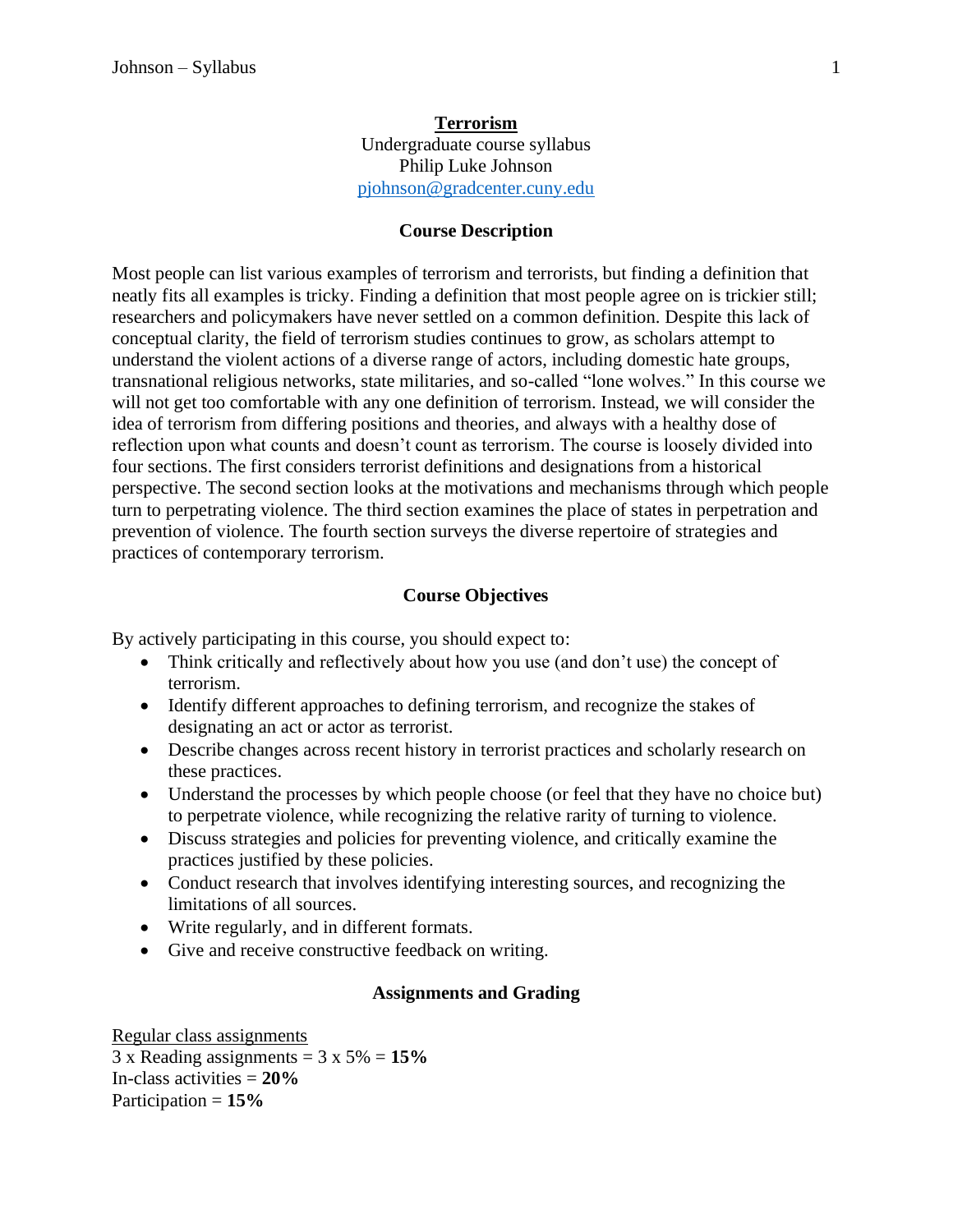Class assignments total = **50% of total grade**

Research project Research paper outline (Week 8) = **15%** Final research paper (Week 15) = **35%** Research project total = **50% of total grade**

**Reading assignments**. Students should complete three reading assignments over the course of the semester. Each reading assignment should cover all of the readings for a single week. In the reading assignment, you should briefly summarize each of the readings, and then offer a short critical comparison of the readings: in what ways do they agree or disagree? Does one reading help you understand the others? Expect to write one paragraph for each text, plus one additional synthesis paragraph. The assignment should 1-2 pages in length, single-spaced. You must submit your first writing assignment during week 2, 3, or 4, so I can get a sense of your thinking and writing. Apart that first assignment, you can choose any week from 2 to 14 for your reading assignments. Assignments are due at the date and time of our class for the week, and no late assignments will be accepted. If you do not submit your assignment in time, you will have to complete another assignment for a different week.

**In-class assignments**. Every week we will complete at least one in-class assignment. These my range from 5 minutes of reflective writing, to a group research assignment taking half of the class time. You do not need to do any extra preparation for these assignments, besides covering the readings for the week, and bringing the tools you need to write, research, and think critically to class. Each in-class assignment should be submitted at the end of the class. No late submissions will be accepted.

**Participation**. You are expected to attend and participate in every class. Participation does not have to look the same for every person. Participation should aid your studies, rather than forcing you to learn in any particular way. You can participate by asking thoughtful questions after class or during office hours, for example. Work on finding ways that you can comfortably participate in this course, and wherever possible, check in with the instructor about these plans.

**Research paper outline**. The paper outline is due in Week 8. It should show your early thinking about a possible final paper topic. The outline can be either a general summary of the paper that you want to write, or a rough draft of the introduction and first pages of your final paper. It should also include a bibliography with at least five relevant works for your paper topic (these can include texts that we have read in class). The proposal should be at least three pages long, double-spaced (bibliography is not included in the page count). The proposal is due during our class for week 8, and there will be a penalty for every day that the proposal is late.

**Final research paper**. The final paper is due in Week 15. It should be 10 to 12 pages long, double-spaced. The final paper should be submitted during class in week 15, and there will be a penalty for every day that the paper is late. A rubric for the paper will be discussed, agreed upon, and circulated before the deadline for the research paper outline.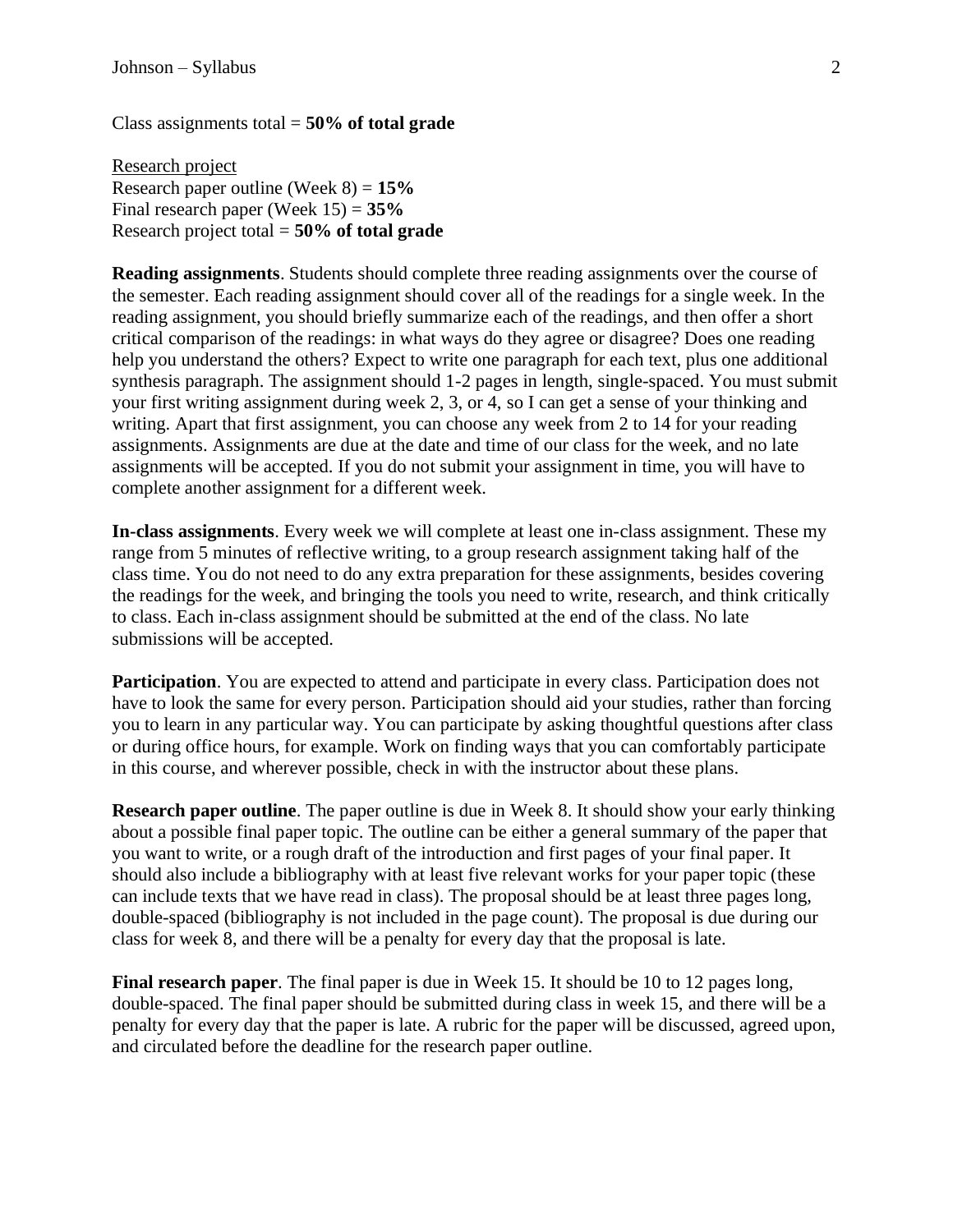### **Course Expectations**

**Course materials**. All readings will be posted to Blackboard [or equivalent]. There are no required texts that you need to purchase for this course, but every text on the syllabus and posted on Blackboard is a required reading. Podcasts are accessible online. If you have trouble accessing or listening to the podcasts, please contact me about making accommodations.

**Preparation**. Arrive on time and prepared for each class. We'll be diving straight into a discussion at the start of each session, so you need to turn up ready to participate. Those that have prepared a reading assignment for the particular class will be asked to take the lead in our discussion each week.

**Technology**. Students are welcome to use whatever technology is helpful to them in class, but are asked not to do so in a way that will distract other students (or the instructor). Keep everything on silent, and keep the things on your screen relevant (even if we're too polite to say so, we can all see what's on your screen).

**Communication**. Most readings will be posted on Blackboard [or equivalent], and I will use Blackboard as the main way to contact the class with any announcements or changes to this syllabus. Please make sure that you are checking your university email, or whichever account you have linked to Blackboard. You will also need a Turnitin account, in order to complete the final paper.

Late work. No late work will be accepted for regular assignments (reading assignments, inclass activities, participation). Late submissions are accepted with a penalty for the research project. If you find yourself struggling to keep up with the work, please contact the instructor as soon as possible. Alternative plans can be made in many situations, but the more notice for these plans, the better.

**Incompletes**. An incomplete grade is only available under exceptional circumstances, and to students in good standing at the end of the semester (that means that you have been present, participating, and have completed all of your work to date).

**Credit/No credit**. Credit/No credit is only available to students that have completed all assignments (that includes attendance and participation).

**Uncomfortable material**. This course digs deep into some confronting material, and some of the topics covered may be quite uncomfortable or concerning for students. Please read through the syllabus carefully ahead of time, and contact the instructor if you anticipate encountering any problems at some point in the semester. It isn't always possible to see difficult situations coming ahead of time, however, so if any topic or discussion becomes particularly troubling, you are welcome to step out of the room or away from the screen to take some time out. Students are encouraged to talk to the instructor about any such issues; you will never have to disclose anything that you consider private, but we will be able to make a plan so that you can participate as comfortably as possible in class.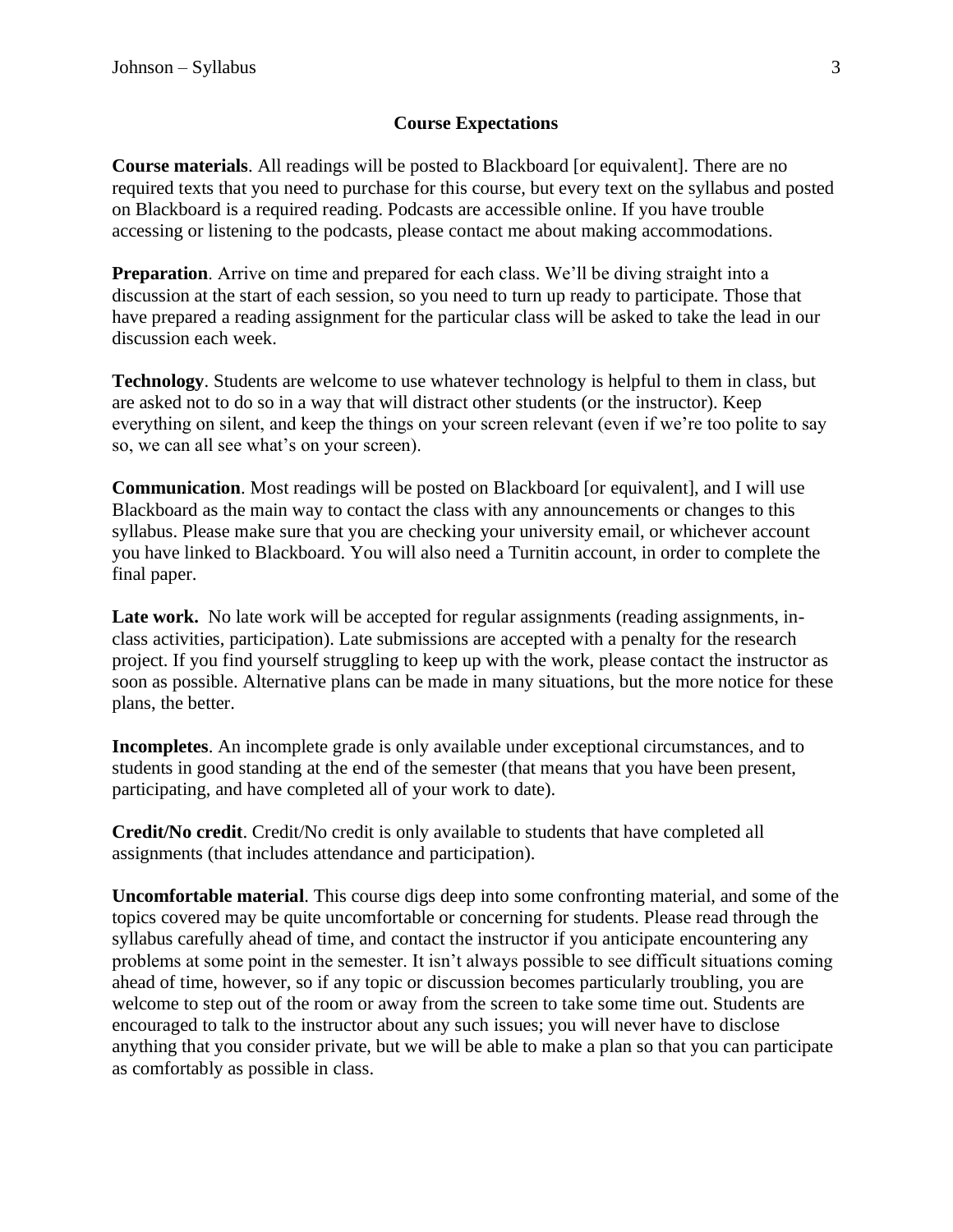## **Schedule**

# **Week 1: Introduction**

# **Week 2: What is Terrorism?**

- Crenshaw, Martha. 1981. "The Causes of Terrorism." *Comparative Politics* 13, 4: 379- 399.
- Tilly, Charles. 2004. "Terror, Terrorism, Terrorists." *Sociological Theory* 22, 1: 5-13.
- Schmid, Alex. 2012. "The Revised Academic Consensus Definition of Terrorism." *Perspectives on Terrorism* 6, 2: 158-159.

Activity: Brainstorm a list of terrorists. What do these have in common?

# **Week 3: Freedom Fighter, Criminal, or Terrorist?**

- Bhatia, Michael. 2005. "Fighting Words: Naming Terrorists, Bandits, Rebels and Other Violent Actors." *Third World Quarterly* 26, 1: 5-22.
- Dolliver, Matthew & Erin Kearns. 2019 "Is it Terrorism? Public Perceptions, Media, and Labeling the Las Vegas Shooting." *Studies in Conflict and Terrorism*.
- Meier, Anna. 2020. "The Idea of Terror: Institutional Reproduction in Government Responses to Political Violence." *International Studies Quarterly*.

Activity: Research some organizations/movements/individuals listed by the FBI as domestic terrorists. Who counts as a terrorist, who doesn't, and why?

# **Week 4: What Was Terrorism?**

- Rapoport, David. 2004. "The Four Waves of Modern Terrorism." In *Attacking Terrorism: Elements of a Grand Strategy*, ed. Steven Chermak & Joshua Freilich. Georgetown University Press.
- Davis, Mike. 2008. *Buda's Wagon: A Brief History of the Car Bomb*. Verso. Ch.1, 2.
- Stampnitzky, Lisa. 2013. *Disciplining Terror: How Experts Invented "Terrorism."* Cambridge University Press. Introduction, Ch.1.

Activity: Research a major terrorist attack from the 90s.

# **Week 5: Who Turns to Violence?**

- LaFree, Gary, Michael Jensen, Patrick James & Aaron Safer‐Lichtenstein. "Correlates of Violent Political Extremism in the United States." *Criminology* 56, 2: 233-268.
- Gambetta, Diego & Steffen Hertog. 2016. *Engineers of Jihad: The Curious Connections Between Violent Extremism and Education*. Princeton University Press. Preface, Ch.1.
- Bloom, Mia & Ayse Lokmanoglu. 2020. "From Pawns to Knights: The Changing Role of Women's Agency in Terrorism." *Studies in Conflict and Terrorism*.

# **Week 6: Why Turn to Violence?**

- McCauley, Clark & Sophia Moskalenko. 2017. "Understanding Political Radicalization: The Two-Pyramids Model." *American Psychologist* 72, 3.
- Sageman, Marc. 2004. *Understanding Terror Networks*. University of Pennsylvania Press. Ch.4, conclusion.
- Asad, Talal. 2007. *On Suicide Bombing*. Columbia University Press. Intro, Ch.2.

Activity: Brainstorm a list of interesting research paper topics.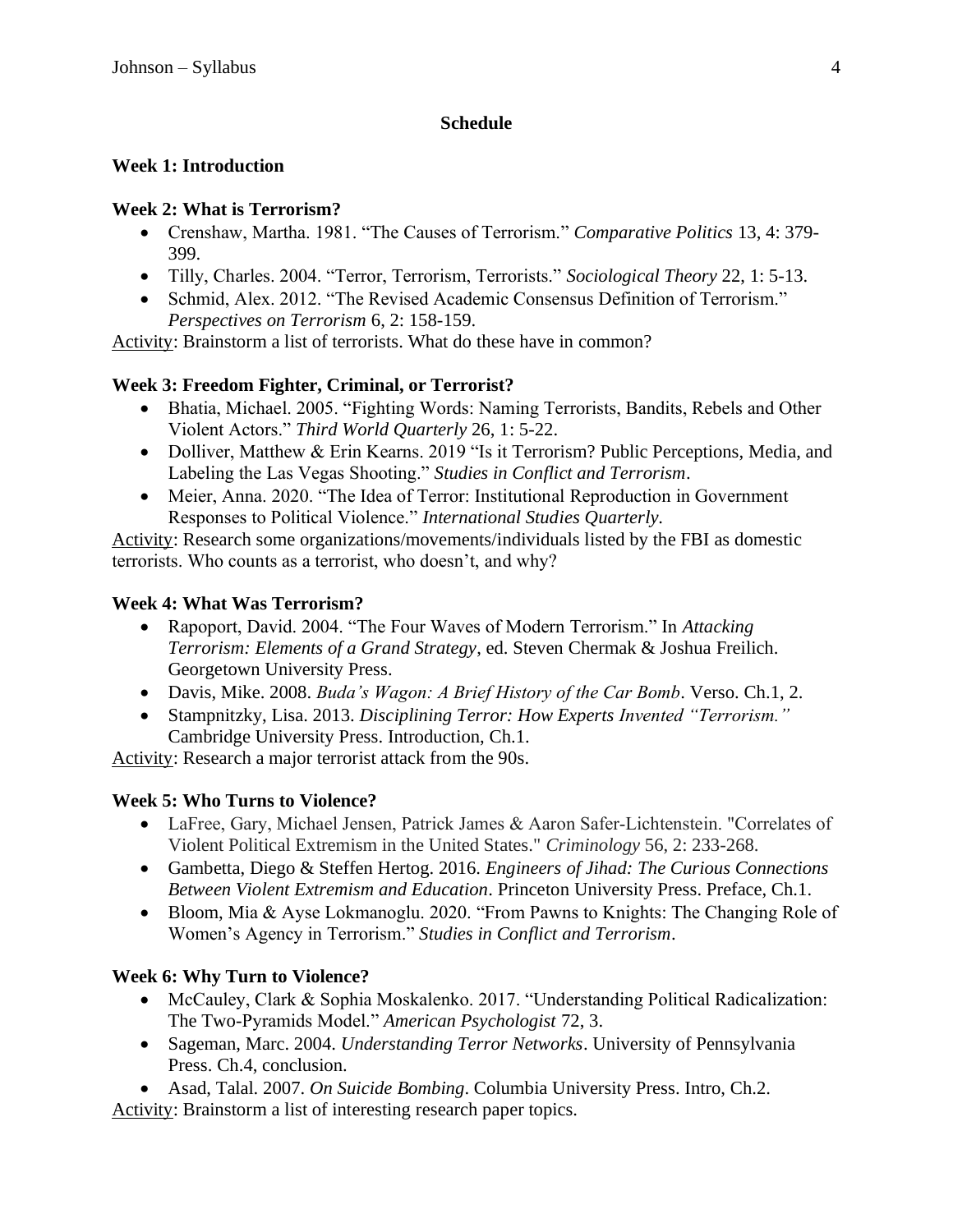## **Week 7: Lone Wolves and Disturbed Individuals**

- Schuurman, Bart, Edwin Bakker, Paul Gill, & Noémie Bouhana. 2018. "Lone Actor Terrorist Attack Planning and Preparation: A Data‐Driven Analysis." *Journal of Forensic Sciences* 63, 4: 1191-1200.
- Malkki, Leena. 2014. "Political Elements in Post-Columbine School Shootings in Europe and North America." *Terrorism and Political Violence* 26, 1: 185-210.
- Scaptura, Maria & Kaitlin Boyle. 2020. "Masculinity Threat, 'Incel' Traits, and Violent Fantasies Among Men in the United States." *Feminist Criminology* 15, 3.

Activity: Read and discuss excerpts from "The Unabomber Manifesto."

\*\*This could be a confronting activity for some students. We will discuss this activity ahead of time in class. Please contact the instructor with any concerns.\*\*

# **Week 8: States and Terrorism**

# **Research paper outline due**

- Piazza, James. 2008. "Incubators of Terror: Do Failed and Failing States Promote Transnational Terrorism?" *International Studies Quarterly* 52, 3: 469-488.
- Byman, Daniel. 2005. "Passive Sponsors of Terrorism." *Survival* 47, 4: 117-144.
- Savun, Burcu & Brian Phillips. 2009. "Democracy, Foreign Policy, and Terrorism." *Journal of Conflict Resolution* 53, 6: 878-904.
- Fisher, Daren, Laura Dugan & Erica Chenoweth. 2019. "Does US Presidential Rhetoric Affect Asymmetric Political Violence?" *Critical Studies on Terrorism* 12, 1: 132-150.

Activity: Peer review of research paper outlines.

# **Week 9: Counterterrorism and the War on Terror**

- Allmahomed-Wilson, Sabrina. 2019. "When the FBI Knocks: Racialized State Surveillance of Muslims." *Critical Sociology* 45, 6.
- Shoker, Sarah. 2021. *Military-Age Males in Counterinsurgency and Drone Warfare*. Palgrave.
- Jordan, Jenna. 2009. "When Heads Roll: Assessing the Effectiveness of Leadership Decapitation." *Security Studies* 18, 4: 719-755.

Activity: Read and discuss excerpts from Mohamedou Ould Salahi's *Guantanamo Diary*. \*\*This could be a confronting activity for some students. We will discuss this activity ahead of time in class. Please contact the instructor with any concerns.\*\*

# **Week 10: Foreign Fighters and Forgeries**

- Hegghammer, Thomas. 2013. "Should I Stay or Should I Go? Explaining Variation in Western Jihadists' Choice Between Domestic and Foreign Fighting." *American Political Science Review* 107, 1: 1-15.
- Cragin, R. Kim. 2017. "The November 2015 Paris Attacks: The Impact of Foreign Fighter Returnees." *Orbis* 61, 2: 212-226.
- Callimachi, Rukmini. "Caliphate Podcast." *New York Times*. Prologue, Ch.1, 2, 6. Activity: Discuss accuracy and ethics in the *Caliphate* podcast.

# **Week 11: Violence and Victims of Terrorism**